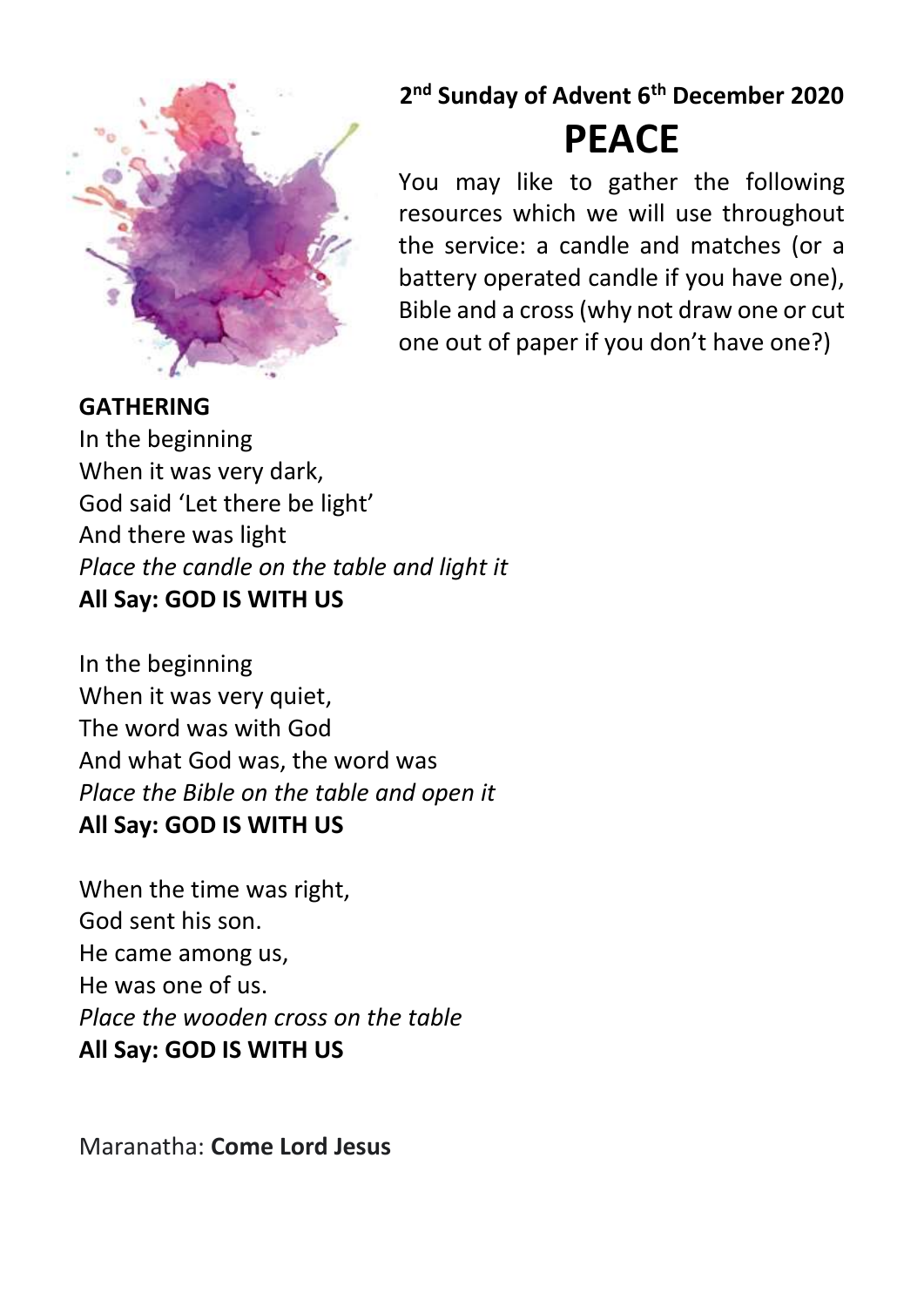*Confession* Heavenly Father, you call us to repent of our sins: soften our proud and stubborn hearts. Lord, have mercy: we say together: **Lord, have mercy**.

Lord Jesus, you declared the forgiveness of God: teach us to forgive one another. Christ, have mercy: we say together: **Christ, have mercy**.

Holy Spirit, you search our hearts and show us the truth: direct us in your way of righteousness. Lord, have mercy: we say together: **Lord, have mercy**.

# *Absolution*

#### **WORD**

Isaiah 40:1-11 This is the word of the Lord: **thanks be to God**

## **RESPONSE**

A short reflection Some questions to ponder on:

- 1. I wonder how we can know of God's peace in the noise of life?
- 2. I wonder where we will find peace today?

*Song* Shalom my friend Shalom, my friend, Shalom, my friend, Shalom, shalom, May peace and joy be with you today, Shalom, shalom. Shalom chaverim Shalom chaverim, Shalom, shalom,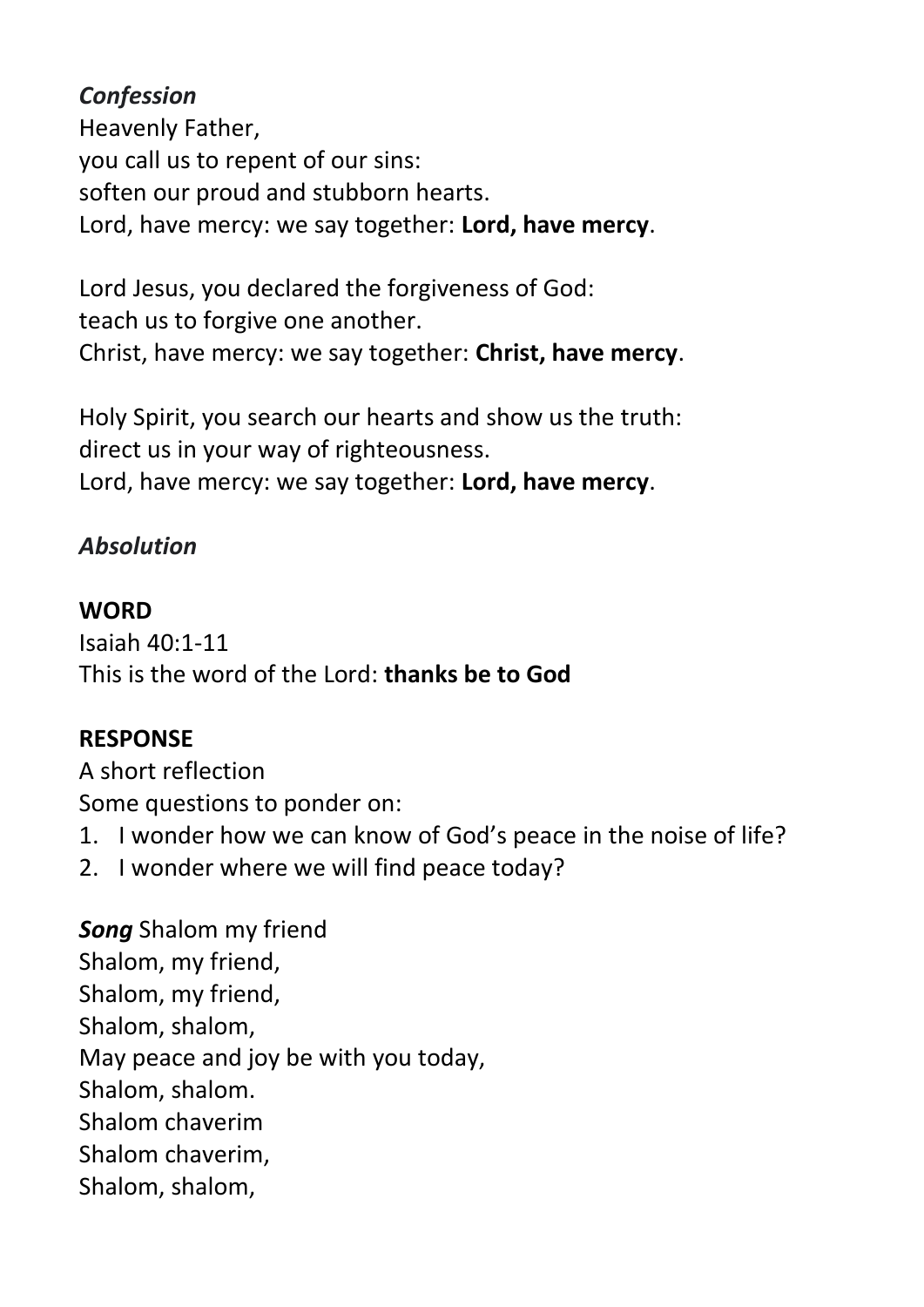Lehitraot, lehitraot, Shalom, shalom.

#### *Intercessions*

We pray firstly, for those closest to us, our immediate family and closest friends For their health, needs, joy, fear and peace SILENCE God of creation, God of salvation: **hear the prayer of our hearts**

We pray for our extended family and friends who we're struggling to see at this time For their love and concern, their wellbeing and peace SILENCE God of creation, God of salvation: **hear the prayer of our hearts**

As the ripples reach out toward the land we pray for those who we only have contact with annually or less For a blessing this Advent-time SILENCE God of creation, God of salvation: **hear the prayer of our hearts**

And as the ripples reach their furthest point we pray for this world and its peoples For the needs of this week and the future SILENCE God of creation, God of salvation: **hear the prayer of our hearts AMEN**

*Meditation*

**SENDING OUT**

*Notices*